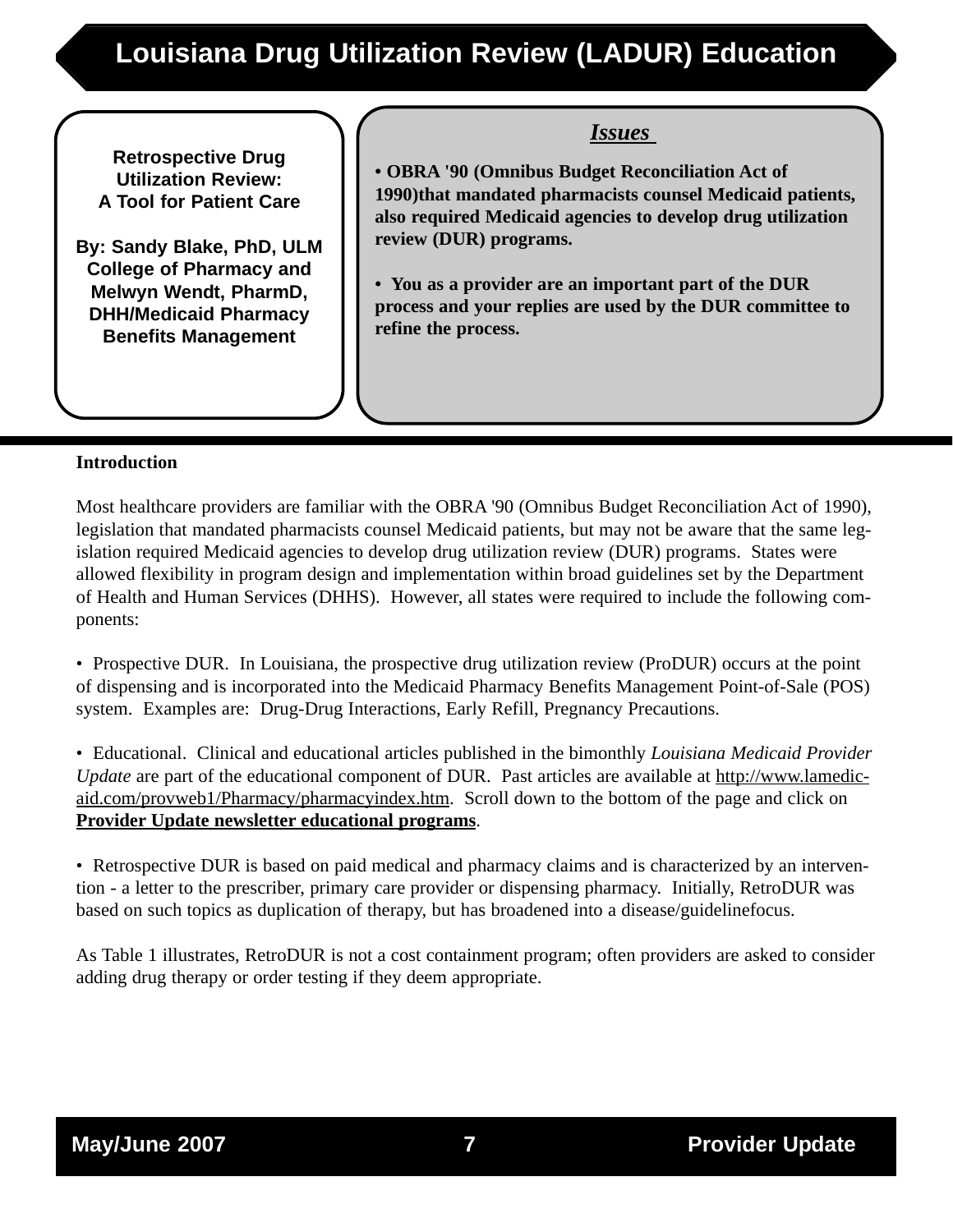#### Table 1. Brief Summary of RetroDUR Process

- $\checkmark$  Drug Utilization Review Board develops DUR criteria based on clinical guidelines and research considering what information is available from claims data.
- $\checkmark$  Clinical profiles are created for recipients who fit the criteria.
- $\checkmark$  Regional DUR committees review the profiles and decide whether or not to send an intervention letter to the prescriber, primar y care provider or pharmacy.
- $\checkmark$  Intervention letters are mailed along with recipient profiles.
- $\checkmark$  Responses from prescriber, primary care provider or pharmacy are collected.
- $\checkmark$  Responses and comments are collected and presented to the DUR Board.
- $\checkmark$  Recipient outcomes are followed and reported to the DUR Board and in the federal annual report.
- $\checkmark$  Using feedback from responding providers, the DUR process is refined.

Underutilization is a major issue, i.e., in cardiovascular conditions, asthma, or diabetes. Nor is RetroDUR intended to replace your clinical judgment. Because the Medicaid program has access to all paid claims for that recipient, we may be able to provide information not accessible to you. This information, combined with clinical guidelines, is intended to be another resource for you in caring for your patient.

If you, as a provider, receive a DUR correspondence, there will be a brief introductory cover letter with a reply form on the back along with the patient's medical profile. This article will review the medical profile (See included profile), its organization and the information it contains, clarifying some of the coding used. The profile is organized into five broad sections. See the included fictitious sample profile for a brief discussion of each section.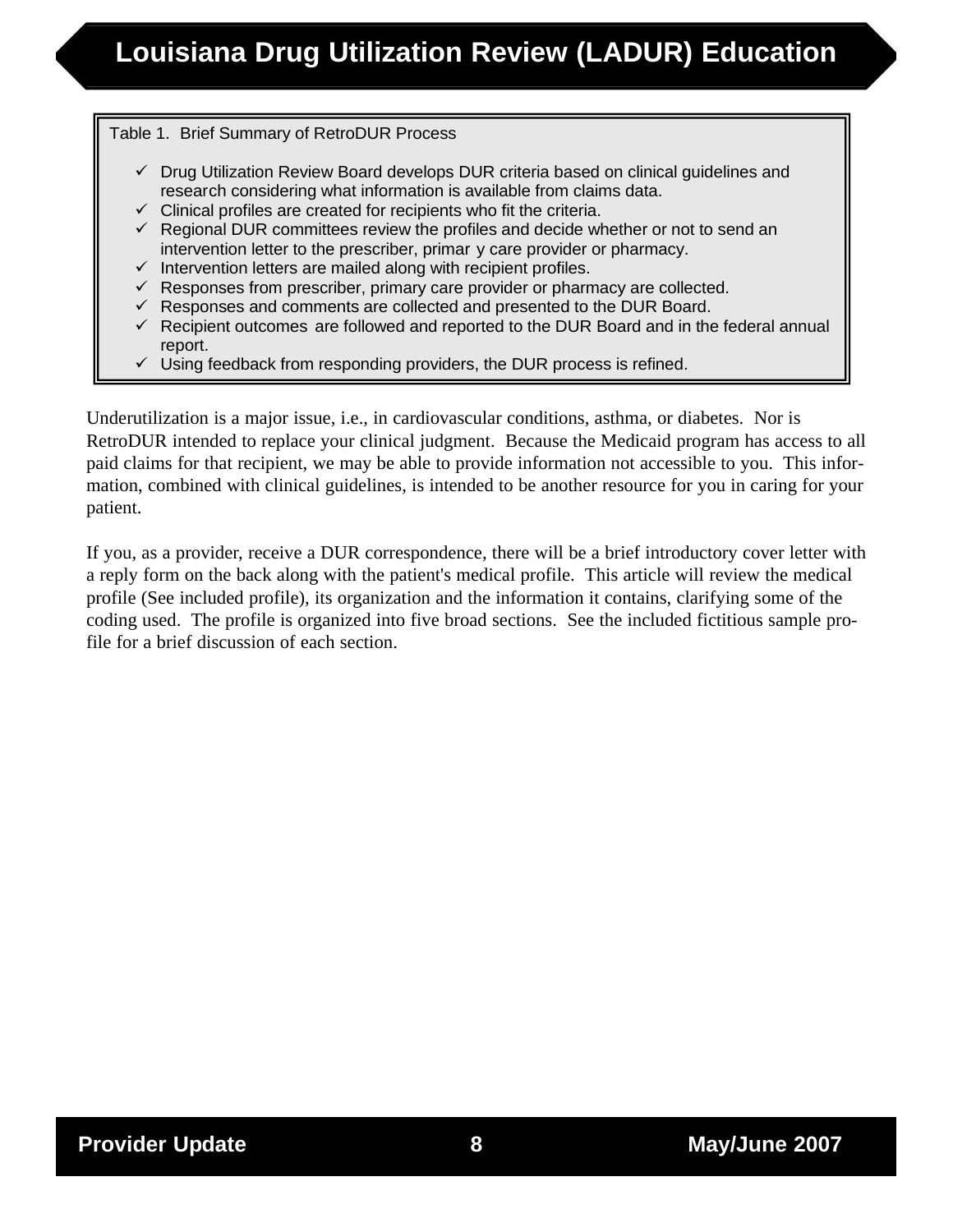### **Louisiana Drug Utilization Review (LADUR) Education**

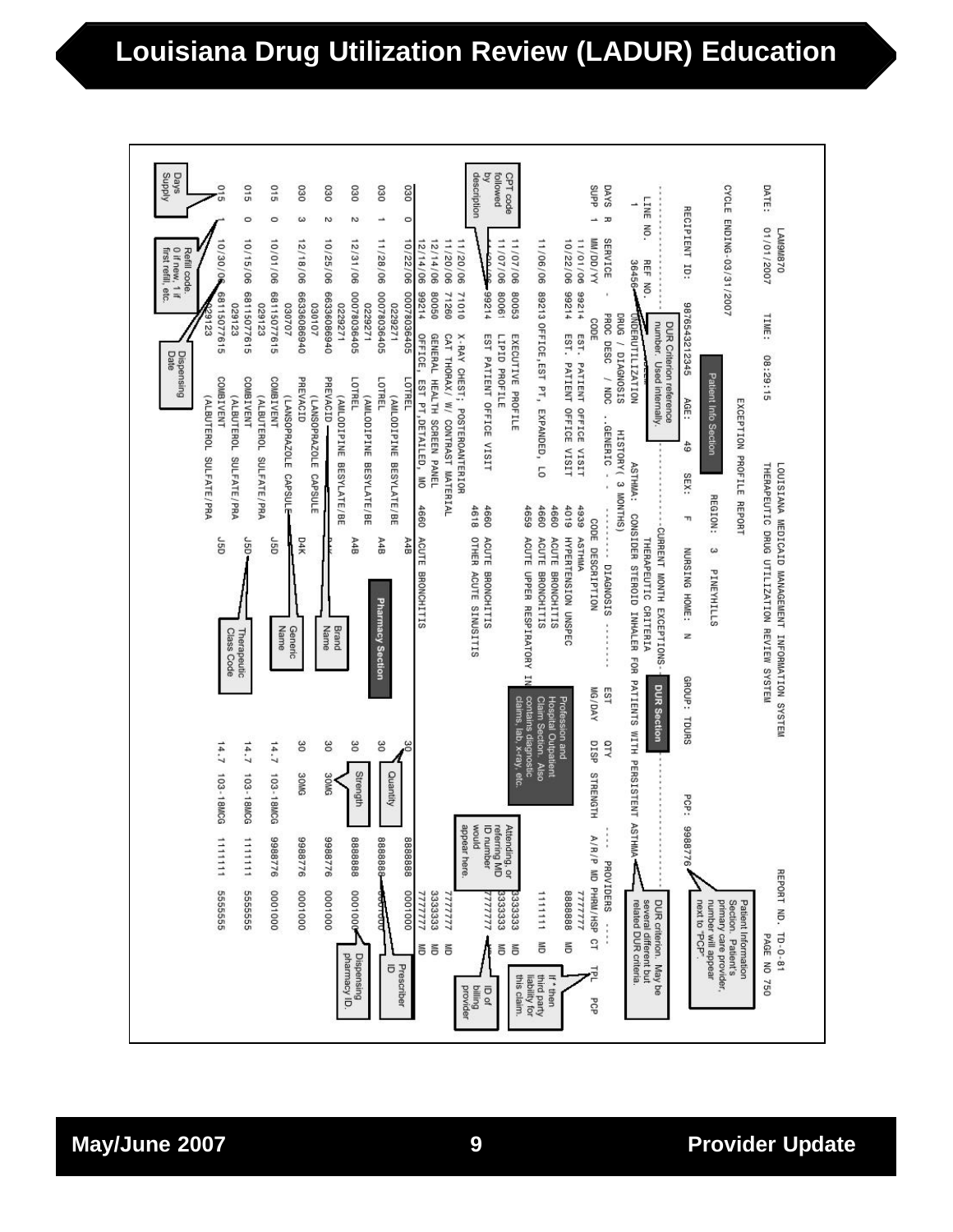# **Louisiana Drug Utilization Review (LADUR) Education**

|                                            | MONROE<br>FAMILY PRACTICE                        |                                            | L0211                                                   |
|--------------------------------------------|--------------------------------------------------|--------------------------------------------|---------------------------------------------------------|
| 80                                         | <b>SIAALLTOWN</b>                                |                                            | 5<br>71999                                              |
| 01                                         |                                                  | CLINIC OR OTHER GROUP PRACT<br><b>TICE</b> |                                                         |
| 94                                         | VILLAGE                                          | RURAL HEALTH CLINIC                        | 5<br>71888                                              |
|                                            | <b>RURALVILLE</b>                                |                                            | 66612 VT                                                |
| 28                                         | ALL OTHER                                        |                                            |                                                         |
|                                            | BIGCITY                                          |                                            | 5<br>71888                                              |
| 69<br>TOWN                                 |                                                  |                                            | INDEPENDENT LABORATORY (BILLING INDEPENDENTLY<br>L71777 |
| 70                                         |                                                  | CLINIC OR OTHER GROUP PRACTICE             |                                                         |
| ALI <sub>3</sub>                           |                                                  |                                            | 5<br>71212                                              |
| 78                                         | ALL OTHER                                        | SPECIALTY                                  |                                                         |
|                                            |                                                  |                                            |                                                         |
|                                            | 14<br><b>500MG</b>                               | 888888                                     | 555555                                                  |
|                                            | 30<br><b>500MG</b>                               | 8888888                                    | 555555                                                  |
|                                            |                                                  |                                            |                                                         |
|                                            | 30                                               | 9778892                                    | 555555                                                  |
|                                            | 30                                               | 9778869                                    | 555555                                                  |
|                                            |                                                  |                                            |                                                         |
|                                            | 30                                               | 9228866                                    | 555555                                                  |
|                                            | 14.7                                             | 103-18MCG<br>9778899                       | 0001000                                                 |
|                                            | 14.7                                             | 103-18MCG                                  | 1111111 555555                                          |
| MG/DAY                                     | DISP                                             | STRENGTH<br>A/R                            | /P MD PHRM/HSP CT                                       |
| EST                                        | OTY                                              |                                            | PROVIDERS                                               |
|                                            | GROUP: TDURS                                     | PCP: 8899988                               |                                                         |
|                                            |                                                  |                                            |                                                         |
|                                            |                                                  |                                            |                                                         |
|                                            |                                                  |                                            |                                                         |
| THERAPEUTIC DRUG UTILIZATION REVIEW SYSTEM | LOUISIANA MEDICAID MANAGEMENT INFORMATION SYSTEM |                                            | REPORT ND. TD-0-81<br>PAGE NO 750                       |
|                                            |                                                  |                                            |                                                         |